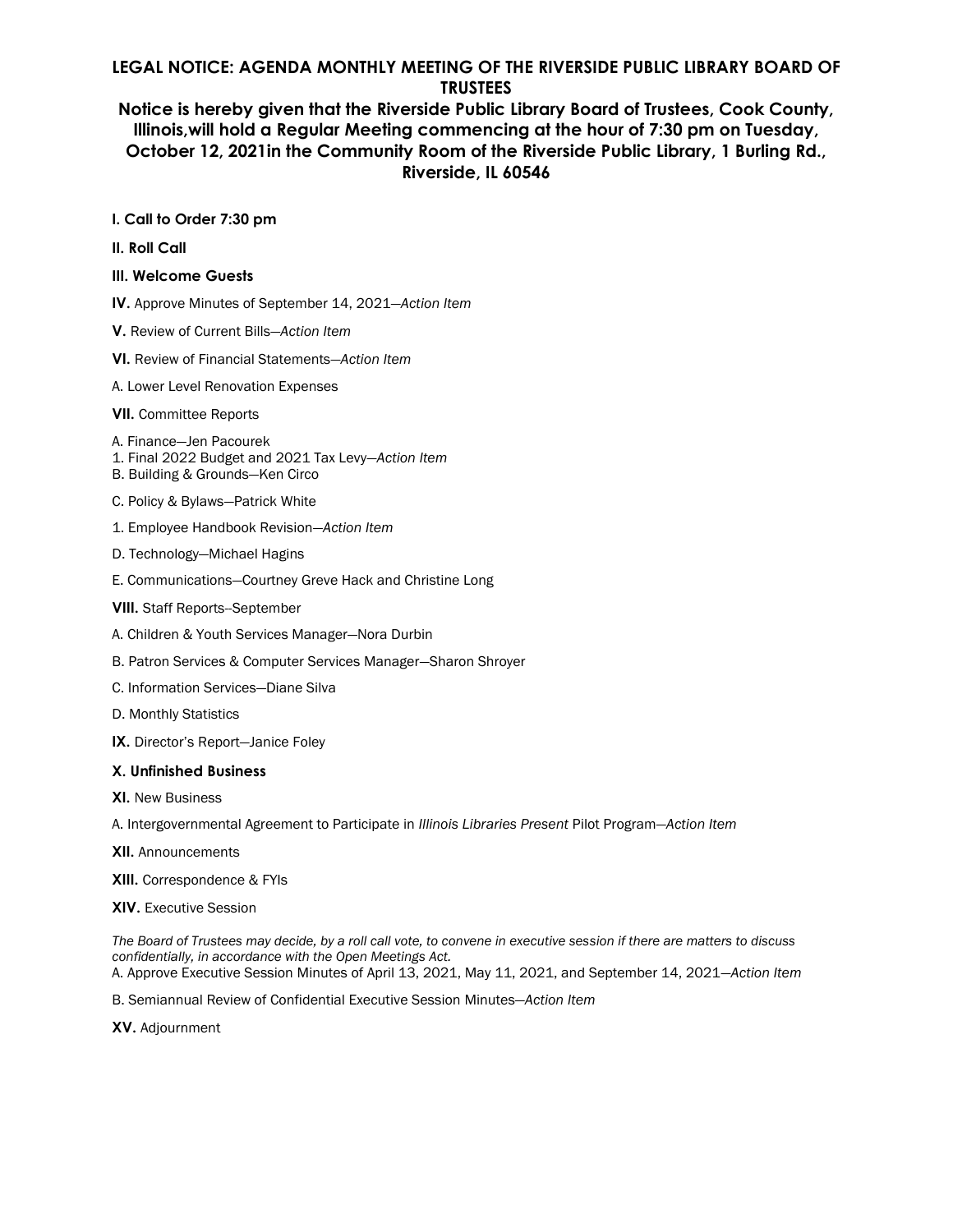# **Minutes of the Regular Board Meeting of the Riverside Public Library Board of Trustees September 14, 2021**

**Held Tuesday**, September 14, 2021 in the Community Room of the Riverside Public Library, 1 Burling Road, Riverside, Illinois, called for 7:30 pm.

**In Attendance:** Ken Circo, President; Courtney Greve Hack, Vice President; Jen Pacourek, Treasurer; Jane Birmingham, Secretary; Michael Hagins; Christine Long; and Patrick White

**Also in Attendance:** Janice Foley, Library Director; Christine Legan, Administrative Assistant; and Jane Wilhelm, Bookkeeper

**Absent:** Diane Silva, Assistant Director

Called to order at 7:32 pm by President Ken Circo.

## **Review of Minutes**

Courtney Greve Hack moved, and Jen Pacourek seconded, that the Board approve the minutes of the August 10, 2021 regular meeting. Ayes: Birmingham, Greve Hack, Hagins, Long, Pacourek, White Nays: None Abstained: None The motion passed.

## **Review of Current Bills**

Jen Pacourek moved, and Courtney Greve Hack seconded, that the Board approve the payment of payroll checks for department numbers 001 through 004, and accounts payable check numbers 22470 through 22475, 22477 through 22516, 22526 through 22529, and 22531 through 22536, in the total amount of \$74,164.36, including voided check numbers 22476 and 22530, which includes payroll through August 31, 2021. Roll Call Vote: Ayes: Birmingham, Greve Hack, Hagins, Long, Pacourek, White Nays: None Abstained: None The motion passed.

## **Review of Financial Statements**

Jen Pacourek moved, and Jane Birmingham seconded, that the Board approve the financial statements for August 31, 2021, subject to audit. Roll Call Vote: Ayes: Birmingham, Greve Hack, Hagins, Long, Pacourek, White Nays: None Abstained: None The motion passed.

## **Committee Reports**

# **Finance***—Preliminary 2022 Budget and 2021 Tax Levy*

The Board reviewed and discussed the preliminary budget and tax levy. Adjustments will be made, and the final draft will be presented to the Board and voted upon at the October Board meeting before being sent on to the Village for approval.

## **Finance***—Replenishment of the Working Cash Fund*

Jen Pacourek moved, and Patrick White seconded, that the Board approve the transfer of \$45,000 from the Operating Fund to the Working Cash Fund, and reconsider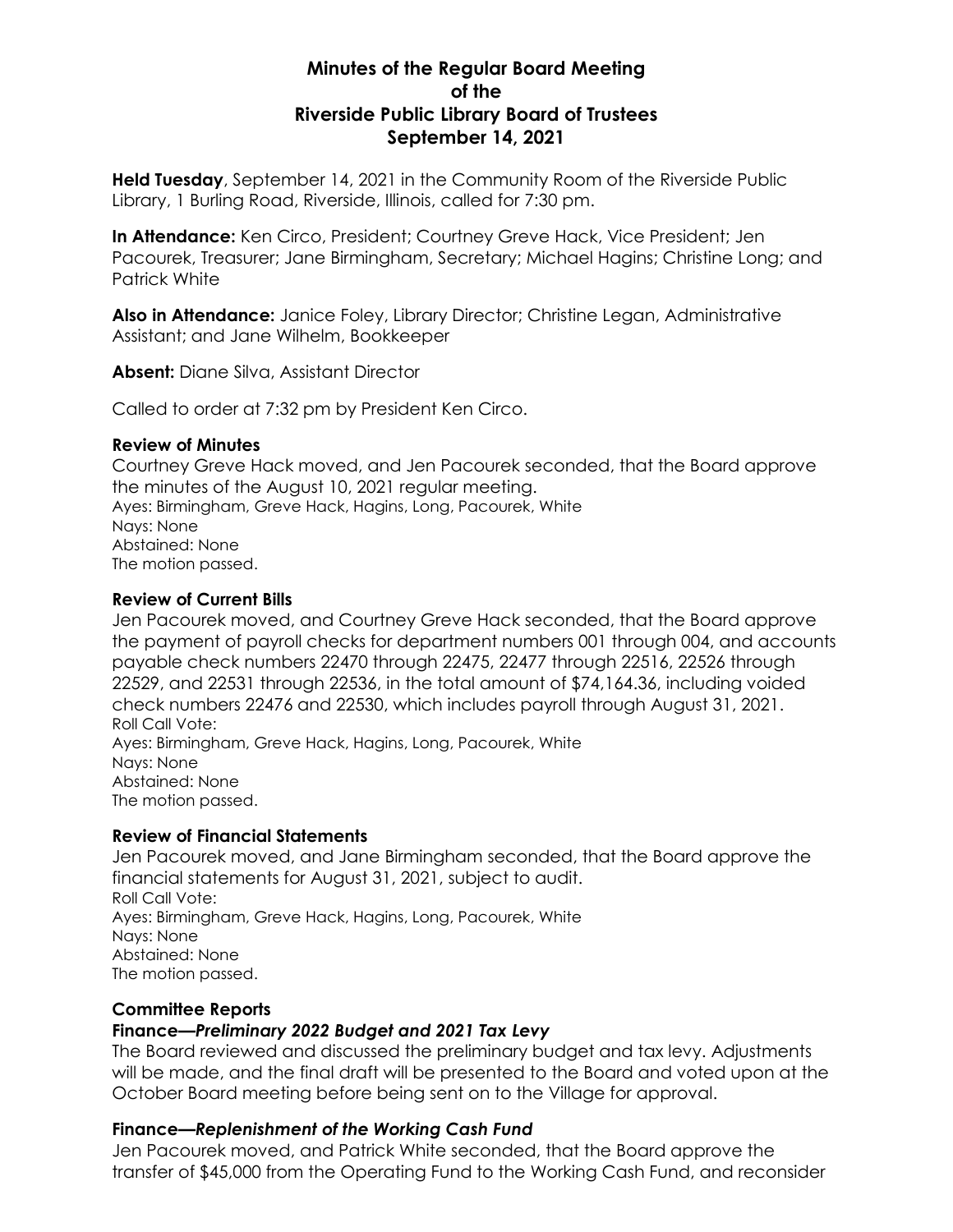another transfer of \$45,000 at the end of the year provided that the current projections of an Operating Fund surplus are met. Roll Call Vote: Ayes: Birmingham, Greve Hack, Hagins, Long, Pacourek, White Nays: None Abstained: None The motion passed.

## **Finance***—Per Capita Grant Check*

The Library received the annual per capita grant check from the State of Illinois in the amount of \$13,090.63. The Library Director stated that the Library should expect an increase in the per capita amount next year due to the population increase in Riverside per the 2020 Census data.

## **Building and Grounds***—Restrooms*

Patrick White moved, and Jen Pacourek seconded, that the Board accept the bid from Cutting Edge Contractors for restroom renovations, with an increase in tile allowance of no more than \$10/square foot. Roll Call Vote: Ayes: Birmingham, Greve Hack, Hagins, Long, Pacourek, White Nays: None Abstained: None The motion passed.

Ken Circo will contact Heather Tinel to request her services as a design consultant for tile and paint colors, and a committee will be formed to make the design decisions.

## **Building and Grounds***—Bullseye Cleaning Services Estimate*

Courtney Greve Hack moved, and Jane Birmingham seconded, that the Board approve the proposal from Bullseye Cleaning Services for post-construction cleaning of the Library in the amount of \$14,740.

Roll Call Vote: Ayes: Birmingham, Greve Hack, Hagins, Long, Pacourek, White Nays: None Abstained: None The motion passed.

Jane Wilhelm left at 8:30 pm.

## **Building and Grounds***—Holton Bros. Proposal for Masonry Repairs*

The Board reviewed the proposal from Holton Bros. for masonry maintenance over the next five years. This proposal will be used as a guideline for future budgeting of masonry work. None of the recommendations in the proposal are necessary or urgent at this time.

## **Technology**

Michael Hagins reported that the Library purchased several PCs for CYS and a new computer for Sharon Shroyer. All of these purchases are well within the technology budget.

## **Communications***—Renovation Celebration/Dedication Ceremony Recap*

The Board expressed thanks to staff for their efforts putting together a successful celebration on August 28. The Board also gave kudos to the Library Director and Ken Circo for their remarks at the dedication ceremony. The event was well received by the community, and Dr. David Bonnette was honored to be recognized. Dr. Bonnette has since made a donation to the Library of \$500 for young adult books, which he plans to make annually.